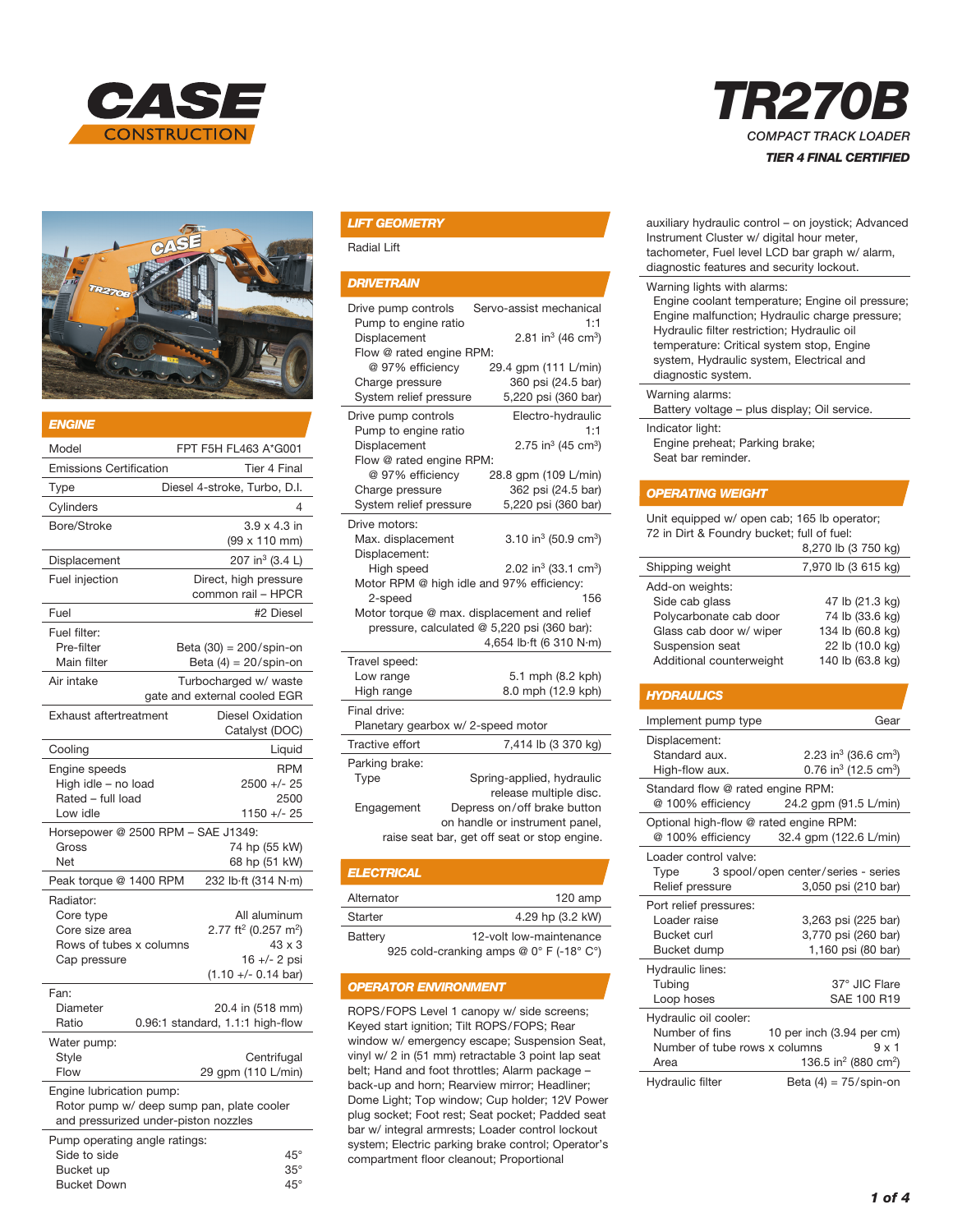| <b>HYDRAULICS CONT.</b>                 |                                                                   | <b>SERVICE CAPACITIES</b>               |
|-----------------------------------------|-------------------------------------------------------------------|-----------------------------------------|
| Lift cylinders:                         |                                                                   | <b>Fuel Tank</b>                        |
| Bore diameter                           | 2.50 in (63.5 mm)                                                 | Engine oil w/ filter                    |
| Rod diameter<br>Stroke<br>Closed length | 1.75 in (44.5 mm)<br>31.69 in (804.9 mm)<br>45.59 in (1 158.0 mm) | Hydraulic system:<br>Reservoir<br>Total |
| Bucket cylinders:                       |                                                                   |                                         |
| Bore diameter<br>Rod diameter           | 2.75 in (69.9 mm)<br>1.38 in (34.9 mm)                            |                                         |
| <b>Stroke</b><br>Closed length          | 16.14 in (410.0 mm)<br>24.02 in (610.0 mm)                        |                                         |
|                                         |                                                                   | K                                       |
|                                         |                                                                   | G                                       |
|                                         |                                                                   |                                         |
| A<br>в                                  |                                                                   |                                         |

| <i><b>SERVICE CAPACITIES</b></i> |                   |
|----------------------------------|-------------------|
| Fuel Tank                        | 19.5 gal (73.8 L) |
| Engine oil w/ filter             | 10.0 qt (9.4 L)   |
| Hydraulic system:                |                   |
| Reservoir                        | 7.0 gal (26.5 L)  |
| Total                            | 8.5 gal (32.2 L)  |
|                                  |                   |

D

H

J

## *PERFORMANCE SPECS*

| Rated operating capacity – ROC*:<br>35% of tipping load<br>50% of tipping load<br>w/ additional counterweight 2,800 lb (1 270 kg) | 1,890 lb (860 kg)<br>2,700 lb (1 225 kg) |
|-----------------------------------------------------------------------------------------------------------------------------------|------------------------------------------|
| Tipping load*                                                                                                                     | 5,400 lb (2 449 kg)                      |
| Breakout forces @ 3,150 psi (217 bar)*:<br><b>Bucket cylinders</b><br>Lift cylinders – hydraulic limit 6,260 lb (27.8 kN)         | 7,270 lb (32.3 kN)                       |
| Cycle times:                                                                                                                      |                                          |
| Raise                                                                                                                             | 3.6 <sub>sec</sub>                       |
| Lower                                                                                                                             | $1.8$ sec                                |
| Dump                                                                                                                              | 2.2 <sub>sec</sub>                       |
| Roll back                                                                                                                         | 1.7 sec                                  |

NOTE: \*Measured using 72 in (1.83 m) foundry/ excavating bucket.



Line drawings are for illustrative purpose only and may not be exact representation of unit.

M

N

F

L

E

## *DIMENSIONS*

|    | A. Overall operating height:                                              |                           |
|----|---------------------------------------------------------------------------|---------------------------|
|    | with foundry/excavating bucket                                            | 155.6 in (3.95 m)         |
|    | with low profile bucket                                                   | 159.8 in (4.06 m)         |
|    | with low profile extended bucket                                          | 164.6 in (4.18 m)         |
|    | Height to:                                                                |                           |
|    | <b>B.</b> Bucket hinge pin                                                | 125.1 in (3.18 m)         |
|    | C. Top of ROPS                                                            | 78.7 in (2.00 m)          |
|    | D. Bottom of level bucket, fully raised                                   | 117.7 in (2.98 m)         |
|    | Overall length:                                                           |                           |
|    | E. without attachment with coupler                                        | 104.8 in (2.66 m)         |
|    | F. with foundry/excavating bucket on ground                               | 129.1 in (3.28 m)         |
|    | with low profile bucket                                                   | 133.4 in (3.39 m)         |
|    | with low profile extended bucket                                          | 138.3 in (3.51 m)         |
|    | G. Maximum dump angle                                                     | $38.1^\circ$              |
|    | H. Dump height:                                                           |                           |
|    | with foundry/excavating bucket                                            | 100.6 in (2.56 m) @ 38.1° |
|    | with low profile bucket                                                   | 98.0 in (2.49 m) @ 38.1°  |
| L. | Dump reach at maximum height with low profile bucket                      | 25.6 in (0.65 m) @ 38.1°  |
|    | Maximum attachment rollback:                                              |                           |
|    | J. Bucket on ground                                                       | $31.0^\circ$              |
|    | K. Bucket at full height                                                  | $99.9^\circ$              |
|    | <b>L.</b> Track on ground                                                 | 55.9 in (1.42 m)          |
|    | M. Ground clearance - bottom of belly pan                                 | 8.0 in (0.20 m)           |
|    | N. Angle of departure                                                     | $32.0^\circ$              |
|    | Clearance circle:                                                         |                           |
|    | <b>O.</b> without bucket                                                  | 52.3 in (1.35 m)          |
|    | <b>P.</b> with 72 in (1.83 m) foundry/excavating bucket in carry position | 82.2 in (2.19 m)          |
|    | with 72 in (1.83 m) low profile bucket on ground                          | 85.8 in (2.18 m)          |
|    | with 72 in (1.83 m) extended low profile on ground                        | 90.4 in (2.29 m)          |
|    | Q. Clearance circle rear                                                  | 59.9 in (1.52 m)          |
|    | R. Track gauge                                                            | 53.4 in (1.36 m)          |
|    | <b>S.</b> Over the track width                                            | 65.9 in (1.68 m)          |
|    |                                                                           |                           |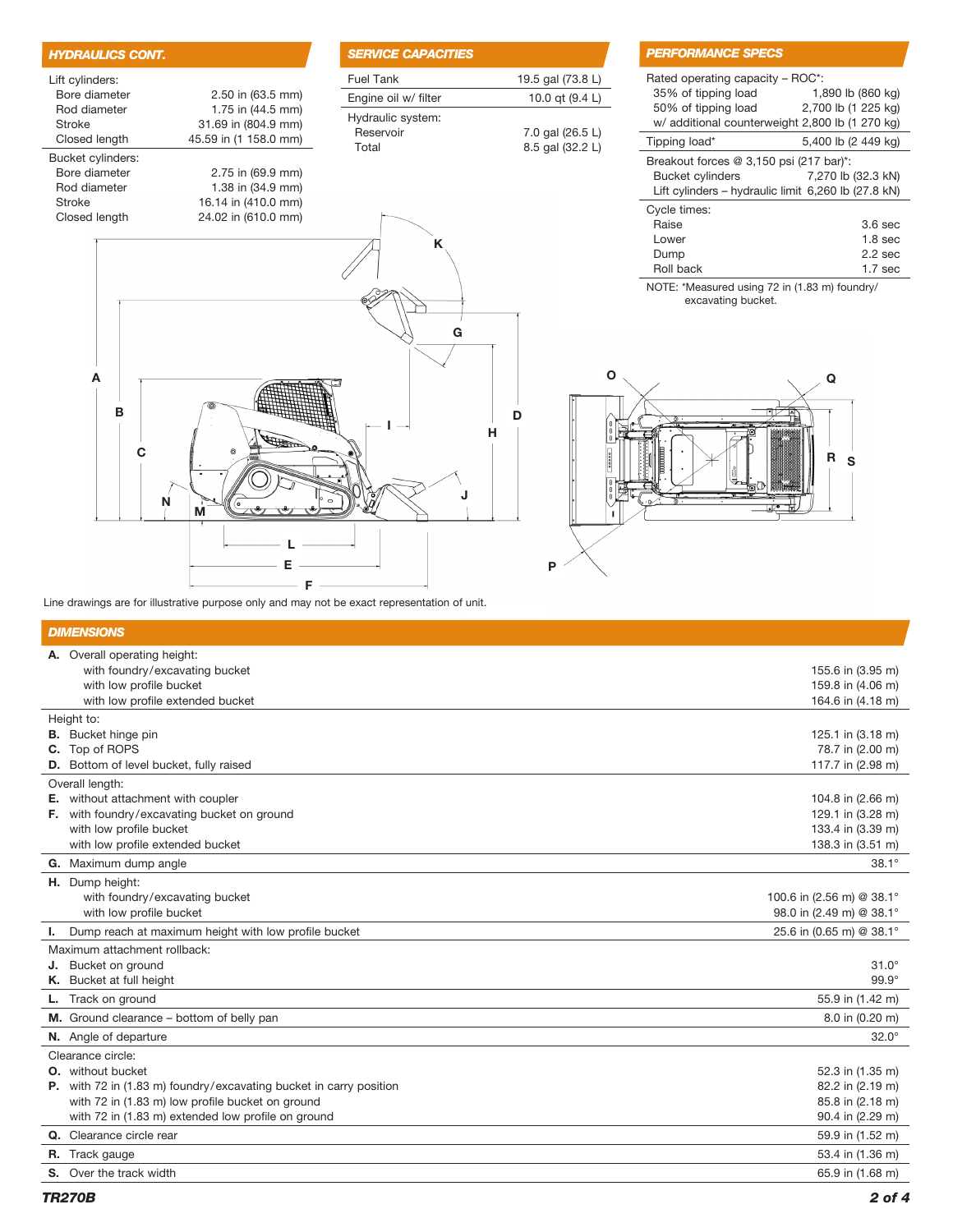| <b>TRACK SELECTION</b> |                                              |                        |                               |
|------------------------|----------------------------------------------|------------------------|-------------------------------|
| Type                   | Area                                         | <b>Ground Pressure</b> | <b>Width to Outside Track</b> |
| 12.6 in (320 mm)       | 1,408 in <sup>2</sup> (0.91 m <sup>2</sup> ) | 5.9 psi (40.5 kPa)     | 65.9 in (1.68 m)              |

| <b>OPTIONAL BUCKETS</b>                 |                |                 |                                             |
|-----------------------------------------|----------------|-----------------|---------------------------------------------|
| <b>Type</b>                             | Width          | Weight          | <b>Heaped Capacity</b>                      |
| Dirt & Foundry                          | 72 in (1.83 m) | 420 lb (190 kg) | 16.2 ft <sup>3</sup> (0.46 m <sup>3</sup> ) |
|                                         | 78 in (1.98 m) | 440 lb (200 kg) | 17.7 ft <sup>3</sup> (0.50 m <sup>3</sup> ) |
| Low Profile                             | 72 in (1.83 m) | 480 lb (218 kg) | 14.8 ft <sup>3</sup> (0.42 m <sup>3</sup> ) |
| Low Profile Extended                    | 72 in (1.83 m) | 510 lb (232 kg) | 17.7 ft <sup>3</sup> (0.50 m <sup>3</sup> ) |
|                                         | 78 in (1.98 m) | 540 lb (245 kg) | 19.1 ft <sup>3</sup> (0.54 m <sup>3</sup> ) |
|                                         | 84 in (2.13 m) | 575 lb (262 kg) | 20.5 ft <sup>3</sup> (0.58 m <sup>3</sup> ) |
| Light Material                          | 72 in (1.83 m) | 475 lb (216 kg) | 23.3 ft <sup>3</sup> (0.66 m <sup>3</sup> ) |
|                                         | 84 in (2.13 m) | 540 lb (245 kg) | 27.5 ft <sup>3</sup> (0.78 m <sup>3</sup> ) |
| Manure & Slurry                         | 72 in (1.83 m) | 480 lb (218 kg) | 19.1 ft <sup>3</sup> (0.54 m <sup>3</sup> ) |
| Heavy-Duty                              | 72 in (1.83 m) | 510 lb (230 kg) | 14.1 ft <sup>3</sup> (0.40 m <sup>3</sup> ) |
|                                         | 78 in (1.98 m) | 530 lb (240 kg) | 15.5 ft <sup>3</sup> (0.44 m <sup>3</sup> ) |
|                                         | 84 in (2.13 m) | 550 lb (250 kg) | 17.0 ft <sup>3</sup> (0.48 m <sup>3</sup> ) |
| Heavy-Duty Extended with SmartFit Teeth | 72 in (1.83 m) | 667 lb (303 kg) | 17.4 ft <sup>3</sup> (0.49 m <sup>3</sup> ) |
|                                         | 78 in (1.98 m) | 697 lb (316 kg) | 18.9 ft <sup>3</sup> (0.54 m <sup>3</sup> ) |
|                                         | 84 in (2.13 m) | 728 lb (330 kg) | 20.5 ft <sup>3</sup> (0.58 m <sup>3</sup> ) |

## *STANDARD EQUIPMENT*

*OPERATOR ENVIRONMENT*

See page 1

#### *ENGINE*

FPT F5H FL463 A\*G001 207 CID (3.4 L) Turbo Tier 4 Final Certified Diesel Oxidation Catalyst (DOC) High Pressure Common Rail (HPCR) fuel injection Horsepower: Gross: 74 hp (55 kW) Net: 68 hp (51 kW) Peak torque: 232 lb·ft (314 N·m) 120 amp alternator Dual element air cleaner Organic Acid Technology (OAT) Anti-freeze solution to -34º F Fuel tank - 19.5 gal (U.S.) Over and under radiator and oil cooler 3-stack after cooler/radiator/oil cooler configuration Glow plugs Integral engine oil cooler Fuel filter with water trap 1,000 CCA 12V battery Master electrical disconnect

#### *DRIVETRAIN*

2-speed hydrostatic four wheel drive SAHR disc parking brake

### *HYDRAULICS*

Auxiliary hydraulics: @ 3,050 psi (210 bar) – 24.2 gpm (91.5 L/min) 6 micron oil filtration system 3-spool loader control valve Auxiliary hydraulic disconnects, ISO flat-face – connect-under-pressure with case drain Hydraulic circuit pedal lock Auxiliary function lockout override Loader lift lockout override Heavy-duty hydraulic oil cooler Loader arm float position Loader function lockout system

### *LOADER*

Manual attachment coupler Radial lift geometry Loader lift arm support strut SAE operating load: 2,700 lbs Tipping load: 5,400 lbs

#### *TRACKS*

Rubber Tracks

### *OTHER STANDARD FEATURES*

Halogen lights - 2 front, 2 side, 2 rear flood Pre-wired for rotating beacon Lockable service access hood Single-point daily servicing Rear tail lights Remote oil drain Remote oil and fuel filters Block heater Debris ingression sealing Mounting points for add-on counterweights